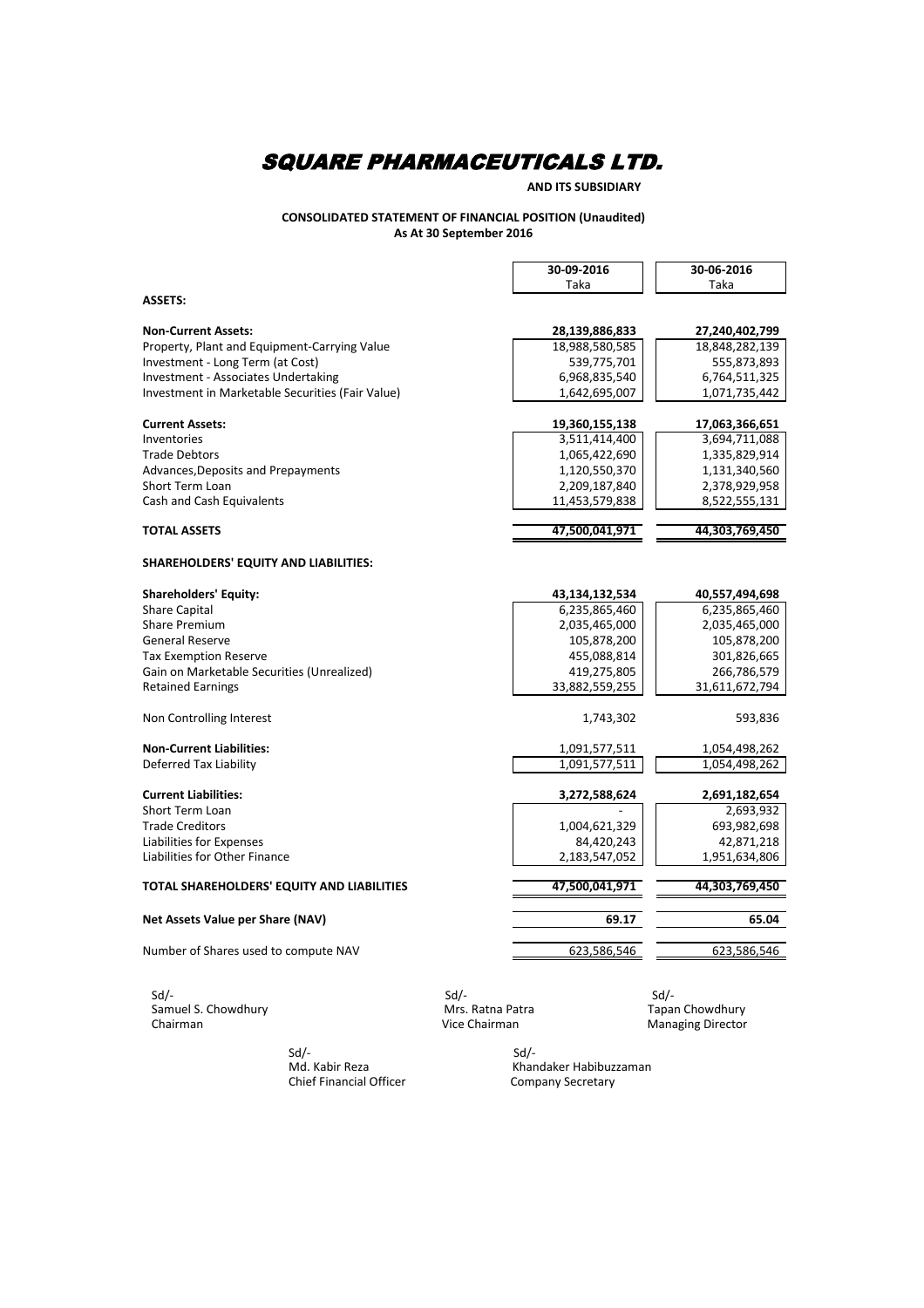### **AND ITS SUBSIDIARY**

#### **CONSOLIDATED STATEMENT OF PROFIT OR LOSS AND OTHER COMPREHENSIVE INCOME (Unaudited) For the 1st Quarter Ended 30 September 2016**

|                                                   | July-September     | July-September     |
|---------------------------------------------------|--------------------|--------------------|
|                                                   | 2016               | 2015               |
|                                                   | Taka               | Taka               |
| <b>GROSS TURNOVER</b>                             | 9,817,752,905      | 9,365,355,120      |
| Less: Value Added Tax                             | 1,384,938,519      | 1,306,701,368      |
| <b>NET TURNOVER</b>                               | 8,432,814,386      | 8,058,653,752      |
| Cost of Goods Sold                                | (4, 266, 821, 614) | (4, 109, 747, 731) |
| <b>GROSS PROFIT</b>                               | 4,165,992,772      | 3,948,906,021      |
| <b>OPERATING EXPENSES:</b>                        | (1,358,867,048)    | (1,439,686,285)    |
| Selling & Distribution Expenses                   | (1, 159, 755, 179) | (1, 225, 095, 550) |
| <b>Administrative Expenses</b>                    | (199, 105, 725)    | (209, 629, 303)    |
| <b>Finance Cost</b>                               | (6, 144)           | (4,961,432)        |
| <b>PROFIT FROM OPERATIONS</b>                     | 2,807,125,724      | 2,509,219,736      |
| Other Income                                      | 216,796,700        | 115,080,940        |
| PROFIT BEFORE WPPF                                | 3,023,922,424      | 2,624,300,676      |
| <b>Allocation for WPPF</b>                        | (143, 996, 306)    | (124,091,843)      |
| PROFIT BEFORE TAX                                 | 2,879,926,118      | 2,500,208,833      |
| Income Tax Expenses-Current                       | (621, 873, 008)    | (628, 835, 851)    |
| Income Tax Expenses-Deferred                      | (37,079,249)       | (29, 372, 243)     |
| <b>PROFIT AFTER TAX</b>                           | 2,220,973,861      | 1,842,000,739      |
| Profit/(Loss) from Associates Undertaking         | 204,324,215        | 141,363,146        |
| <b>PROFIT FOR THE PERIOD</b>                      | 2,425,298,076      | 1,983,363,885      |
| Other Comprehensive Income:                       |                    |                    |
| Gain/(Loss) on Marketable Securities (Unrealized) | 152,489,226        | 47,816,747         |
| <b>Total Comprehensive Income for the Period</b>  | 2,577,787,302      | 2,031,180,632      |
| <b>Profit Attibutable to:</b>                     |                    |                    |
| Owners of the Company                             | 2,424,148,610      | 1,983,307,709      |
| Non Controlling Interest                          | 1,149,466          | 56,176             |
|                                                   | 2,425,298,076      | 1,983,363,885      |
| Total Comprehensive Income Attributable to:       |                    |                    |
| Owners of the Company                             | 2,576,637,836      | 2,031,124,456      |
| Non Controlling Interest                          | 1,149,466          | 56,176             |
|                                                   | 2,577,787,302      | 2,031,180,632      |
| <b>Earnings Per Share (EPS)</b>                   | 3.89               | 3.18               |
| Number of Shares used to compute EPS              |                    |                    |
|                                                   | 623,586,546        | 623,586,546        |

Samuel S. Chowdhury **Mrs. Ratna Patra** Mrs. Ratna Patra Tapan Chowdhury Chairman Vice Chairman Managing Director

Sd/- Sd/- Sd/-

 Sd/- Sd/- Chief Financial Officer

Khandaker Habibuzzaman<br>Company Secretary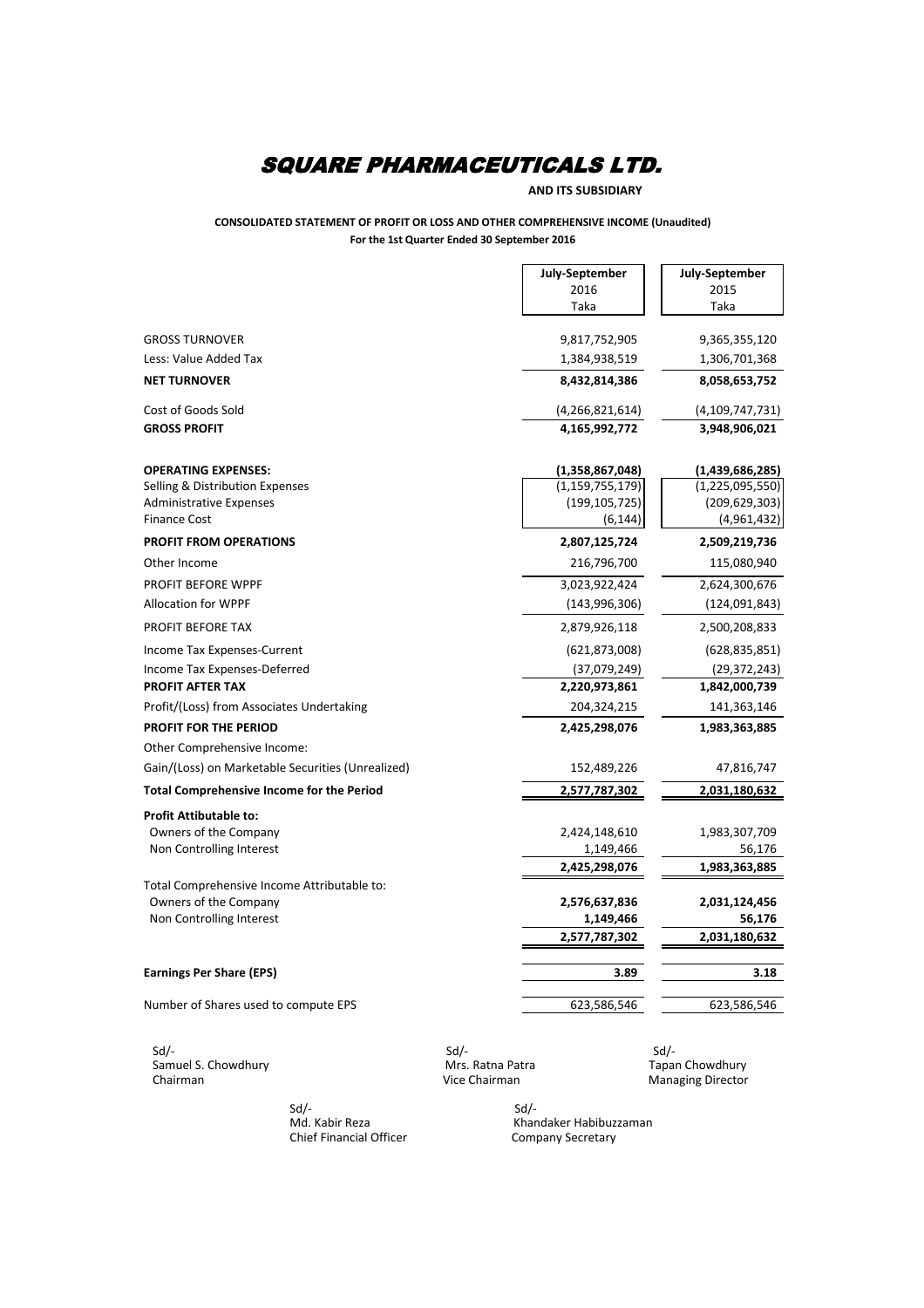**AND ITS SUBSIDIARY**

#### **CONSOLIDATED STATEMENT OF CHANGES IN EQUITY (Unaudited) For the 1st Quarter Ended 30 September 2016**

|                                            | Share         | Share         | General                  | <b>Tax Exemption</b> | Gain on           | Retained        | <b>Non Controlling</b> | Total          |
|--------------------------------------------|---------------|---------------|--------------------------|----------------------|-------------------|-----------------|------------------------|----------------|
|                                            | Capital       | Premium       | Reserve                  | Reserve              | Marketable        | <b>Earnings</b> | Interest               |                |
|                                            |               |               |                          |                      | <b>Securities</b> |                 |                        |                |
|                                            |               |               |                          |                      | (Unrealized)      |                 |                        |                |
|                                            | Taka          | Taka          | Taka                     | Taka                 | Taka              | Taka            | Taka                   | Taka           |
|                                            |               |               |                          |                      |                   |                 |                        |                |
| At 30 June 2016                            | 6,235,865,460 | 2,035,465,000 | 105,878,200              | 301,826,665          | 266,786,579       | 31,611,672,794  | 593,836                | 40,558,088,534 |
|                                            |               |               |                          |                      |                   |                 |                        |                |
| Transfer to Tax Exemption Reserve          |               |               | $\overline{a}$           | 153,262,149          |                   | (153, 262, 149) |                        |                |
|                                            |               |               |                          |                      |                   |                 |                        |                |
| Total Comprehensive Income (Jul'16-Sep'16) |               |               | $\overline{\phantom{a}}$ | <b>.</b>             | 152,489,226       | 2,424,148,610   | 1,149,466              | 2,577,787,302  |
|                                            |               |               |                          |                      |                   |                 |                        |                |
| At 30 September 2016                       | 6,235,865,460 | 2,035,465,000 | 105,878,200              | 455,088,814          | 419,275,805       | 33,882,559,255  | 1,743,302              | 43,135,875,836 |
| At 30 September 2015                       | 6,235,865,460 | 2,035,465,000 | 105,878,200              |                      | 317,772,840       | 24,587,458,230  | (1,746,222)            | 33,280,693,508 |

 $Sd$  - Sd  $Sd$  - Sd  $Sd$  - Sd  $Sd$  - Sd  $Sd$  - Sd  $Sd$  - Sd  $Sd$  - Sd  $Sd$  - Sd  $Sd$  - Sd  $Sd$  - Sd  $Sd$  - Sd  $Sd$  - Sd  $Sd$  - Sd  $Sd$  - Sd  $Sd$  - Sd  $Sd$  - Sd  $Sd$  - Sd  $Sd$  - Sd  $Sd$  - Sd  $Sd$  - Sd  $Sd$  - Sd  $Sd$  - Sd Sd/-<br>
Samuel S. Chowdhury Mrs. Ratna Patra<br>
Chairman Mrs. Ratna Patra Tapan Choirman Mrs. Ratna Patra Choirman

 $Sd$ - $Sd$ -**Card**<br>Md. Kabir Reza<br>Chief Financial Officer

Tapan Chowdhury<br>Managing Director

Ju,<br>Khandaker Habibuzzaman<br>Company Secretary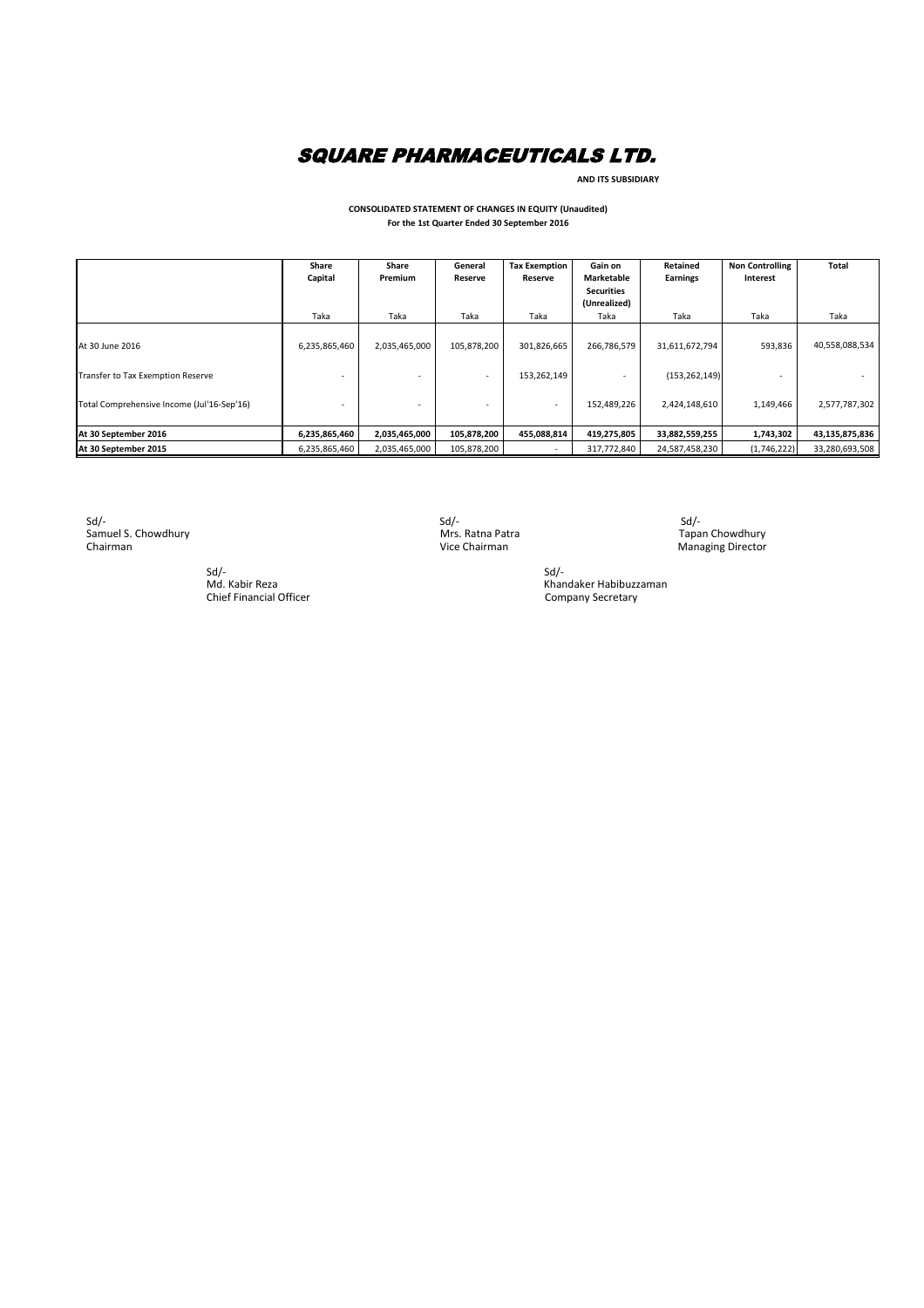**AND ITS SUBSIDIARY**

### **CONSOLIDATED STATEMENT OF CASH FLOWS For the 1st Quarter Ended 30 September 2016**

|                                              | 2016                | 2015                |
|----------------------------------------------|---------------------|---------------------|
|                                              | (Jul'2016-Sep'2016) | (Jul'2015-Sep'2015) |
|                                              | Taka                | Taka                |
| <b>Cash Flows From Operating Activities:</b> |                     |                     |
| <b>RECEIPTS:</b>                             |                     |                     |
| <b>Collection from Sales</b>                 | 10,110,055,898      | 9,182,770,268       |
| <b>Others</b>                                | 82,821,337          | 28,767,181          |
|                                              | 10,192,877,235      | 9,211,537,449       |
| <b>PAYMENTS:</b>                             |                     |                     |
| Purchase of Raw and Packing Materials        | 2,445,823,203       | 2,660,531,489       |
| Manufacturing and Operating Expenses         | 2,251,864,554       | 2,355,935,934       |
| Value Added Tax                              | 1,384,938,519       | 1,202,295,141       |
| <b>Bank Interest</b>                         | 6,144               | 4,961,432           |
| <b>Income Tax</b>                            | 551,898,452         | 448,308,197         |
| <b>Workers Profit Participation Fund</b>     | 22,184,171          | 25,075,210          |
|                                              | 6,656,715,043       | 6,697,107,403       |
| Net cash provided by operating activities    | 3,536,162,192       | 2,514,430,046       |
| <b>Cash Flows From Investing Activities:</b> |                     |                     |
| <b>Purchase of Fixed Assets</b>              | (611, 992, 855)     | (636, 340, 738)     |
| Investment in Lanka Bangla Finance Ltd.      |                     | 17,875,482          |
| Investment in IDLC Finance Ltd.              | 16,098,192          |                     |
| Investment in Marketable Securities          | (418, 470, 337)     | 10,719,334          |
| Loan to Sister Concerns                      | 167,048,186         | 262,962,156         |
| Gain on Sale of Marketable Securities        | 1,711,399           | 4,360,154           |
| <b>Interest Received</b>                     | 223,789,795         | 75,111,101          |
| Dividend Received                            | 16,678,135          | 7,747,910           |
| Net cash used in investing activities        | (605,137,485)       | (257, 564, 601)     |
| <b>Cash Flows From Financing Activities:</b> |                     |                     |
| Long Term Loan Repaid                        |                     | (309, 809, 998)     |
| Net cash used in financing activities        |                     | (309, 809, 998)     |
| Increase in Cash and Cash Equivalents        | 2,931,024,707       | 1,947,055,447       |
| Cash and Cash Equivalents at the Opening     | 8,522,555,131       | 4,523,522,906       |
| Cash and Cash Equivalents at the Closing     | 11,453,579,838      | 6,470,578,353       |
| Net Operating Cash Flow per Share (NOCF)     | 5.67                | 4.03                |
| Number of Shares used to compute NOCF        | 623,586,546         | 623,586,546         |
|                                              |                     |                     |

Sd/-<br>Samuel S. Chowdhury extending the state of Solomon Solomon State State State State State State State State St Samuel S. Chowdhury Mrs. Ratna Patra Chairman Chairman Choice Chairman Choice Chairman Choice Chairman Choice Chairman Choice Chairman Choice Chairman Choice Chairman Choice Chairman Choice Chairman Choice Chairman Choice

Sd/-<br>Tapan Chowdhury<br>Managing Director

 $Sd$ - $Sd$ -Chief Financial Officer Company Secretary

Sd/-<br>Khandaker Habibuzzaman<br>Company Secretary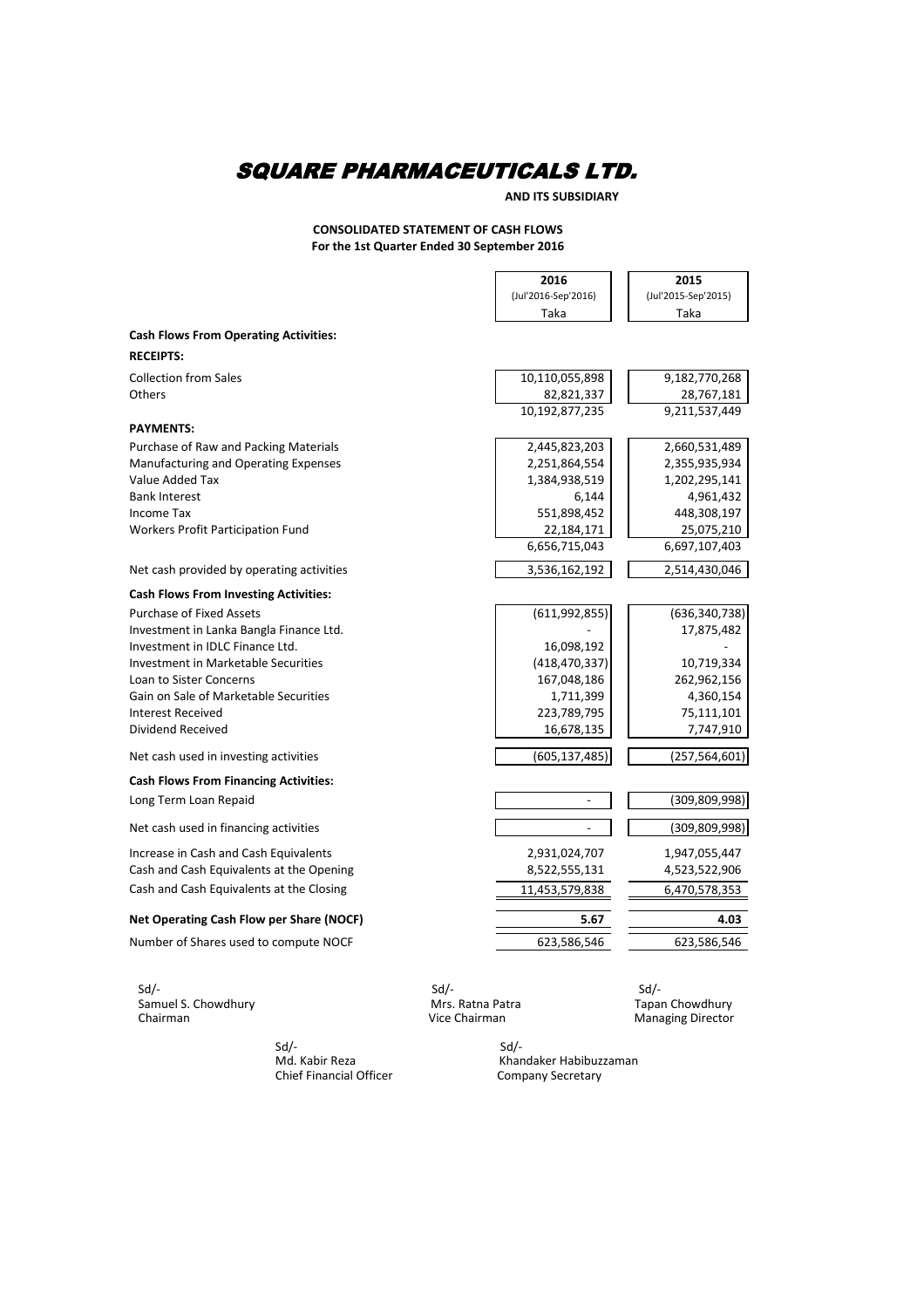**1ST QUARTER FINANCIAL STATEMENTS**

**STATEMENT OF FINANCIAL POSITION (Unaudited)**

As At 30 September 2016

|                                                  | 30-09-2016     | 30-06-2016     |
|--------------------------------------------------|----------------|----------------|
|                                                  | Taka           | Taka           |
|                                                  |                |                |
| <b>ASSETS:</b>                                   |                |                |
| <b>Non-Current Assets:</b>                       | 22,664,689,660 | 22,121,390,658 |
| Property, Plant and Equipment-Carrying Value     | 16,340,797,158 | 16,269,701,528 |
| Investment - Long Term (at Cost)                 | 4,763,855,495  | 4,779,953,688  |
| Investment in Marketable Securities (Fair Value) | 1,560,037,007  | 1,071,735,442  |
| <b>Current Assets:</b>                           | 18,997,052,332 | 17,053,294,946 |
| Inventories                                      | 2,936,233,002  | 2,947,663,942  |
| <b>Trade Debtors</b>                             | 1,061,646,474  | 1,329,754,444  |
| Advances, Deposits and Prepayments               | 1,068,782,913  | 1,050,060,488  |
| Short Term Loan                                  | 2,546,257,451  | 3,280,174,547  |
| Cash and Cash Equivalents                        | 11,384,132,492 | 8,445,641,525  |
| <b>TOTAL ASSETS</b>                              | 41,661,741,992 | 39,174,685,604 |
|                                                  |                |                |
| SHAREHOLDERS' EQUITY AND LIABILITIES:            |                |                |
| <b>Shareholders' Equity:</b>                     | 37,584,703,163 | 35,597,063,091 |
| <b>Share Capital</b>                             | 6,235,865,460  | 6,235,865,460  |
| Share Premium                                    | 2,035,465,000  | 2,035,465,000  |
| <b>General Reserve</b>                           | 105,878,200    | 105,878,200    |
| Gain on Marketable Securities (Unrealized)       | 416,608,162    | 266,786,579    |
| <b>Retained Earnings</b>                         | 28,790,886,341 | 26,953,067,852 |
| <b>Non-Current Liabilities:</b>                  | 1,029,806,127  | 995,800,939    |
| Deferred Tax Liability                           | 1,029,806,127  | 995,800,939    |
|                                                  |                |                |
| <b>Current Liabilities:</b>                      | 3,047,232,702  | 2,581,821,574  |
| Short Term Loan                                  |                | 2,693,932      |
| <b>Trade Creditors</b>                           | 925,702,855    | 648,412,068    |
| Liabilities for Expenses                         | 84,328,564     | 42,789,106     |
| Liabilities for Other Finance                    | 2,037,201,283  | 1,887,926,468  |
| TOTAL SHAREHOLDERS' EQUITY AND LIABILITIES       | 41,661,741,992 | 39,174,685,604 |
| <b>Net Assets Value Per Share (NAV)</b>          | 60.27          | 57.08          |
| Number of Shares used to compute NAV             | 623,586,546    | 623,586,546    |
|                                                  |                |                |
|                                                  |                |                |
|                                                  |                |                |

 Sd/- Sd/- Sd/- Samuel S. Chowdhury **Samuel S. Chowdhury** Mrs. Ratna Patra **Tapan Chowdhury** Chairman Chowdhury Chairman

**Managing Director** 

 $Sd$ - $Sd$ -Chief Financial Officer Company Secretary

Md. Kabir Reza Khandaker Habibuzzaman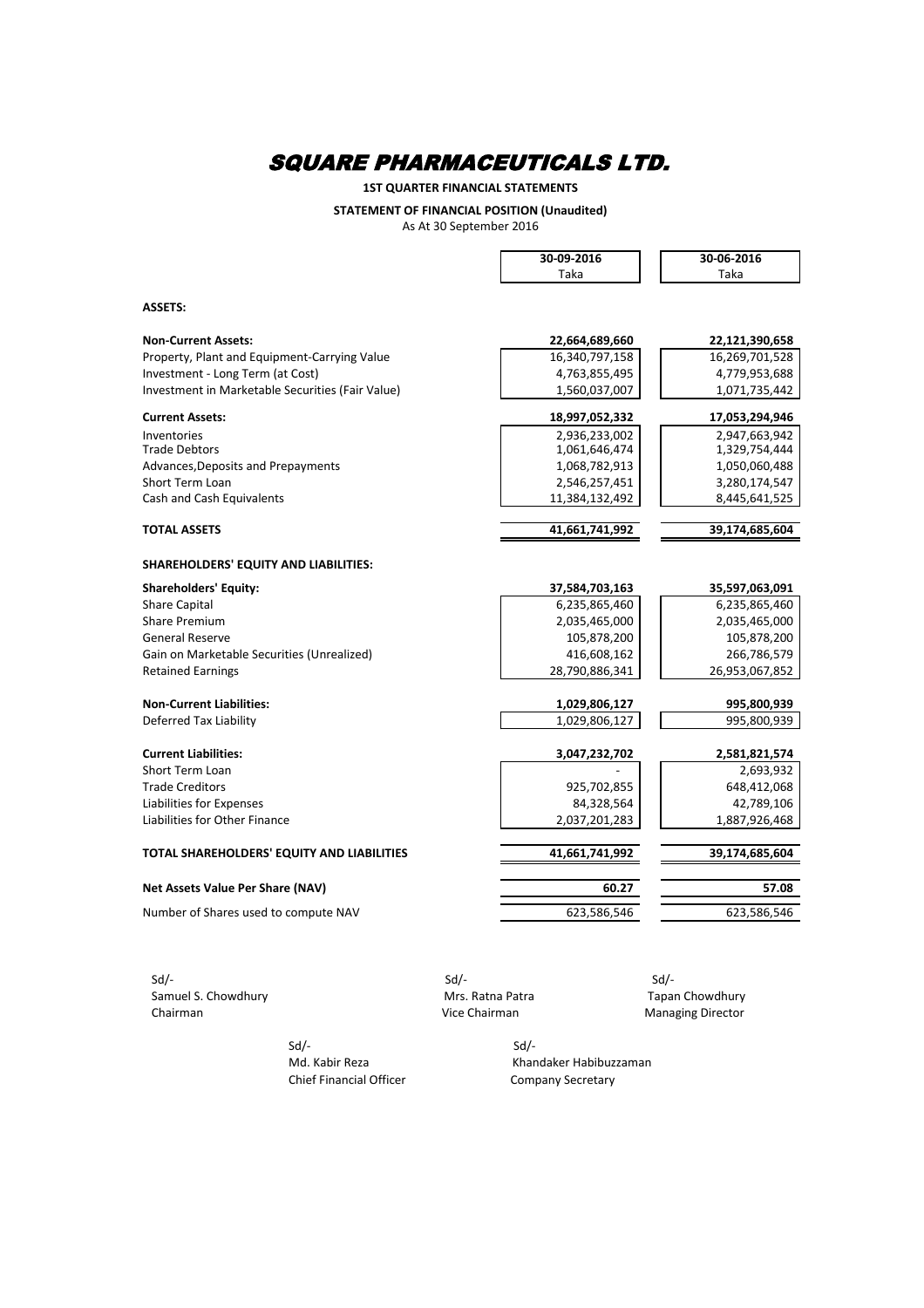**STATEMENT OF PROFIT OR LOSS AND OTHER COMPREHENSIVE INCOME (Unaudited) For the 1st Quarter Ended 30 September 2016**

|                                                   | <b>July-September</b> | July-September     |
|---------------------------------------------------|-----------------------|--------------------|
|                                                   | 2016<br>Taka          | 2015<br>Taka       |
|                                                   |                       |                    |
| <b>GROSS TURNOVER</b>                             | 7,781,435,073         | 8,660,931,184      |
| Less: Value Added Tax                             | 1,083,683,758         | 1,202,295,141      |
| <b>NET TURNOVER</b>                               | 6,697,751,315         | 7,458,636,043      |
| Cost of Goods Sold                                | (3,366,042,568)       | (3,726,675,672)    |
| <b>GROSS PROFIT</b>                               | 3,331,708,747         | 3,731,960,371      |
| <b>OPERATING EXPENSES:</b>                        | (1,340,009,101)       | (1,431,260,475)    |
| Selling & Distribution Expenses                   | (1, 141, 239, 917)    | (1, 217, 871, 807) |
| <b>Administrative Expenses</b>                    | (198, 767, 733)       | (208, 830, 969)    |
| <b>Finance Cost</b>                               | (1, 451)              | (4, 557, 699)      |
| <b>PROFIT FROM OPERATIONS</b>                     | 1,991,699,646         | 2,300,699,896      |
| Other Income                                      | 560,663,586           | 305,228,824        |
| <b>PROFIT BEFORE WPPF &amp; WF</b>                | 2,552,363,232         | 2,605,928,720      |
| Allocation for WPPF & WF                          | (121, 541, 106)       | (124, 091, 843)    |
| <b>PROFIT BEFORE TAX</b>                          | 2,430,822,126         | 2,481,836,877      |
| Income Tax Exepenses-Current                      | (558,998,449)         | (628, 835, 851)    |
| Income Tax Expenses-Deferred                      | (34,005,188)          | (18, 375, 203)     |
| PROFIT AFTER TAX FOR THE PERIOD                   | 1,837,818,489         | 1,834,625,823      |
| Other Comprehensive Income:                       |                       |                    |
| Gain/(Loss) on Marketable Securities (Unrealized) | 149,821,583           | 47,816,747         |
| <b>Total Comprehensive Income for the Period</b>  | 1,987,640,072         | 1,882,442,570      |
| <b>Earnings Per Share (EPS)</b>                   | 2.95                  | 2.94               |
| Number of Shares used to compute EPS              | 623,586,546           | 623,586,546        |

 Sd/- Sd/- Sd/- Samuel S. Chowdhury **Mrs. Ratna Patra** Mrs. Ratna Patra Tapan Chowdhury

Chairman **Chairman** Chairman Chairman Managing Director

 $Sd$ - $Sd$ -

Md. Kabir Reza Khandaker Habibuzzaman Chief Financial Officer Company Secretary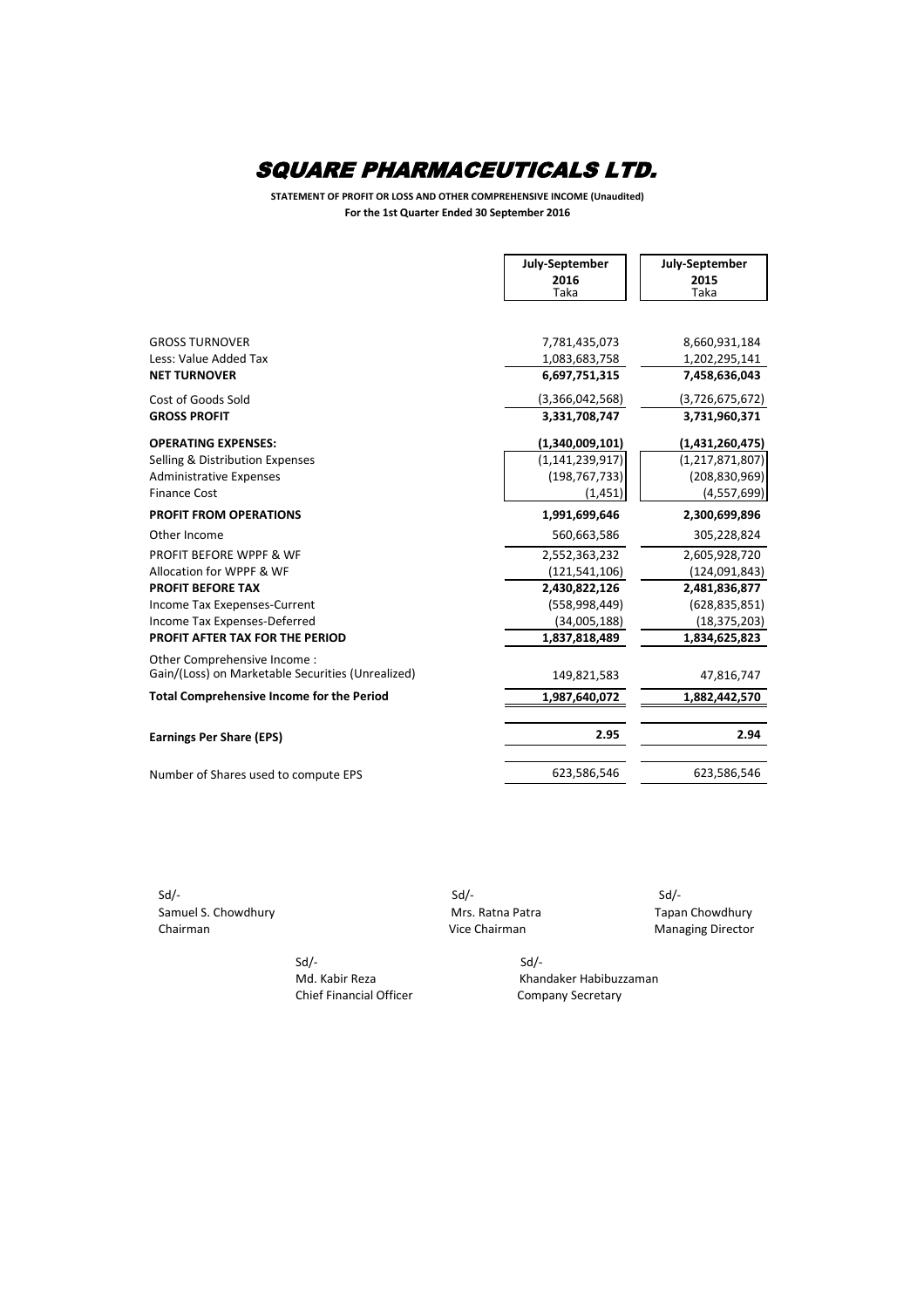**STATEMENT OF CHANGES IN EQUITY (Unaudited) For the 1st Quarter Ended 30 September 2016**

|                                                                   | <b>Share</b><br>Capital | <b>Share</b><br><b>Premium</b> | General<br><b>Reserve</b> | Gain on<br><b>Marketable</b><br><b>Securities</b><br>(Unrealized) | <b>Retained</b><br><b>Earnings</b> | <b>Total</b>                    |
|-------------------------------------------------------------------|-------------------------|--------------------------------|---------------------------|-------------------------------------------------------------------|------------------------------------|---------------------------------|
|                                                                   | Taka                    | Taka                           | Taka                      | Taka                                                              | Taka                               | Taka                            |
| At 30 June 2016<br>Total Comprehensive Income (Jul'2016-Sep'2016) | 6,235,865,460           | 2,035,465,000                  | 105,878,200               | 266,786,579<br>149,821,583                                        | 26,953,067,852<br>1,837,818,489    | 35,597,063,091<br>1,987,640,072 |
| At 30 September 2016                                              | 6,235,865,460           | 2,035,465,000                  | 105,878,200               | 416,608,162                                                       | 28,790,886,341                     | 37,584,703,163                  |
| At 30 September 2015                                              | 6,235,865,460           | 2,035,465,000                  | 105,878,200               | 317,772,840                                                       | 21,277,428,342                     | 29,972,409,842                  |

 $Sd$  -  $Sd$  -  $Sd$  -  $Sd$  -  $Sd$  -  $Sd$  -  $Sd$  -  $Sd$  -  $Sd$  -  $Sd$  -  $Sd$  -  $Sd$  -  $Sd$  -  $Sd$  -  $Sd$  -  $Sd$  -  $Sd$  -  $Sd$  -  $Sd$  -  $Sd$  -  $Sd$  -  $Sd$  -  $Sd$  -  $Sd$  -  $Sd$  -  $Sd$  -  $Sd$  -  $Sd$  -  $Sd$  -  $Sd$  -  $Sd$  -  $Sd$ Samuel S. Chowdhury **Mrs. Ratna Patra** Mrs. Ratna Patra **Tapan Chowdhury** Chairman **Managing Director** Chairman **Vice Chairman** Vice Chairman Managing Director

 $Sd$ - $Sd$ -Chief Financial Officer Company Secretary

Md. Kabir Reza Khandaker Habibuzzaman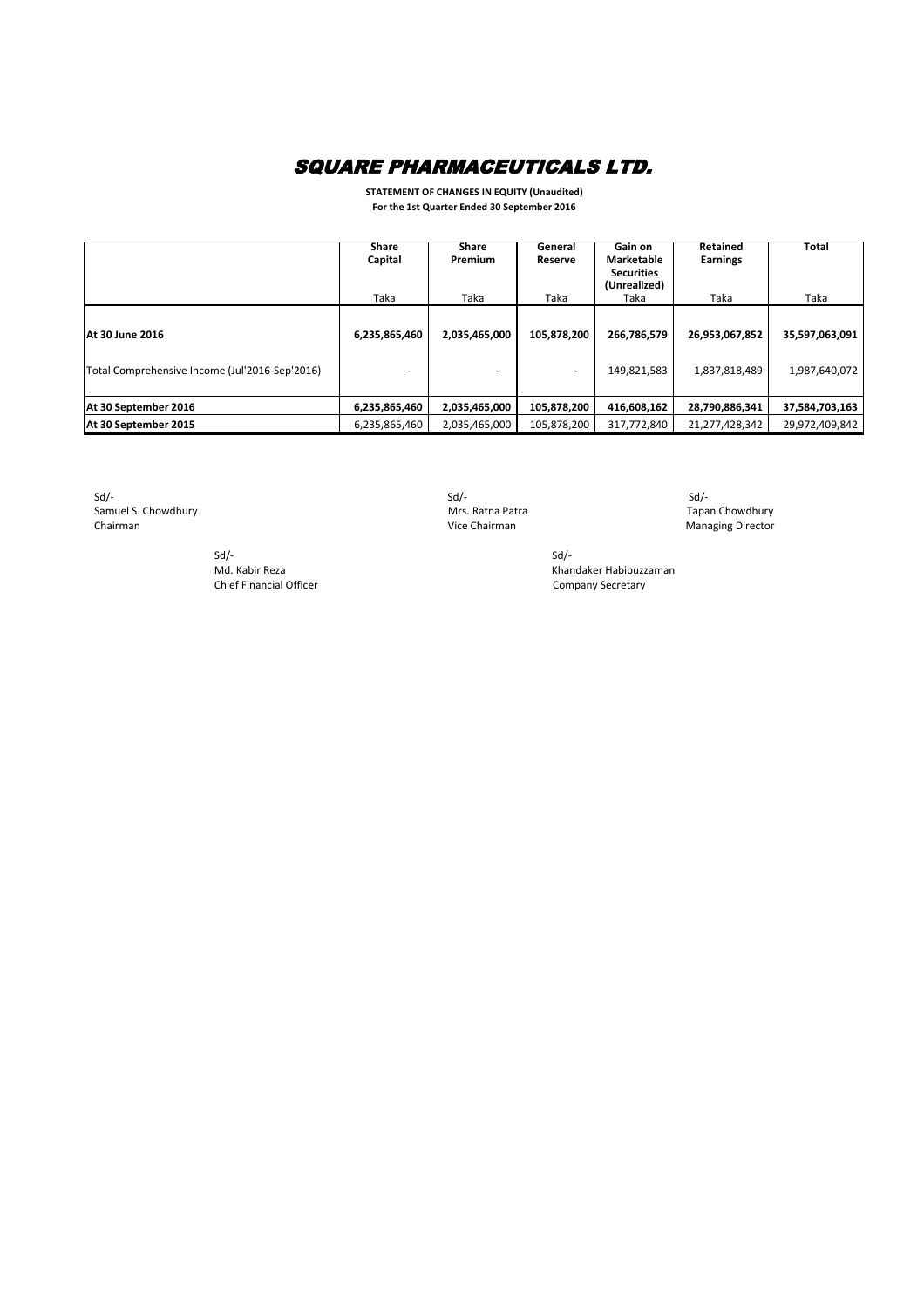**STATEMENT OF CASH FLOWS For the 1st Quarter Ended 30 September 2016**

|                                              | 2016                | 2015                     |
|----------------------------------------------|---------------------|--------------------------|
|                                              | (Jul'2016-Sep'2016) | (Jul'2015-Sep'2015)      |
|                                              | Taka                | Taka                     |
|                                              |                     |                          |
| <b>Cash Flows From Operating Activities:</b> |                     |                          |
| <b>RECEIPTS:</b>                             |                     |                          |
| <b>Collection from Sales</b>                 | 8,040,114,019       | 8,478,346,332            |
| Others                                       | 405,401,154         | 144,229,983              |
|                                              | 8,445,515,173       | 8,622,576,315            |
| <b>PAYMENTS:</b>                             |                     |                          |
| Purchase of Raw and Packing Materials        | 1,953,838,457       | 2,606,863,705            |
| Manufacturing and Operating Expenses         | 2,119,732,539       | 2,019,545,035            |
| Value Added Tax                              | 1,083,683,758       | 1,202,295,141            |
| <b>Bank Interest</b>                         | 1,451               | 4,557,699                |
| Income Tax                                   | 544,508,067         | 448,308,197              |
| Workers Profit Participation Fund            | 22,184,169          | 25,075,210               |
|                                              | 5,723,948,441       | 6,306,644,987            |
| Net cash provided by operating activities    | 2,721,566,732       | 2,315,931,328            |
| <b>Cash Flows From Investing Activities:</b> |                     |                          |
| <b>Purchase of Fixed Assets</b>              | (455, 383, 538)     | (263, 199, 775)          |
| Investment in Lanka Bangla Finance Ltd.      |                     | 17,875,482               |
| Investment in IDLC Finance Ltd.              | 16,098,192          |                          |
| Investment in Marketable Securities          | (338, 479, 981)     | 10,719,334               |
| Loan to Sister Concerns                      | 731,223,164         | (201, 803, 830)          |
| Gain on Sale of Marketable Securities        | 1,711,399           | 4,360,154                |
| <b>Interest Received</b>                     | 245,076,864         | 149,796,183              |
| Dividend Received                            | 16,678,135          | 7,747,910                |
| Net cash used in investing activities        | 216,924,235         | (274, 504, 542)          |
| <b>Cash Flows From Financing Activities:</b> |                     |                          |
| Long Term Loan Repaid                        |                     | (95, 946, 106)           |
| Net cash used in financing activities        |                     | (95, 946, 106)           |
| Increase in Cash and Cash Equivalents        | 2,938,490,967       | 1,945,480,680            |
| Cash and Cash Equivalents at the Opening     | 8,445,641,525       | 4,443,806,872            |
| Cash and Cash Equivalents at the Closing     | 11,384,132,492      | 6,389,287,552            |
| Net Operating Cash Flow per Share (NOCF)     | 4.36                | 3.71                     |
|                                              |                     |                          |
| Number of Shares used to compute NOCF        | 623,586,546         | 623,586,546              |
| $Sd$ /-                                      | $Sd$ /-             | $Sd$ -                   |
| Samuel S. Chowdhury                          | Mrs. Ratna Patra    | Tapan Chowdhury          |
| Chairman                                     | Vice Chairman       | <b>Managing Director</b> |

Chief Financial Officer

 Sd/- Sd/- Khandaker Habibuzzaman<br>Company Secretary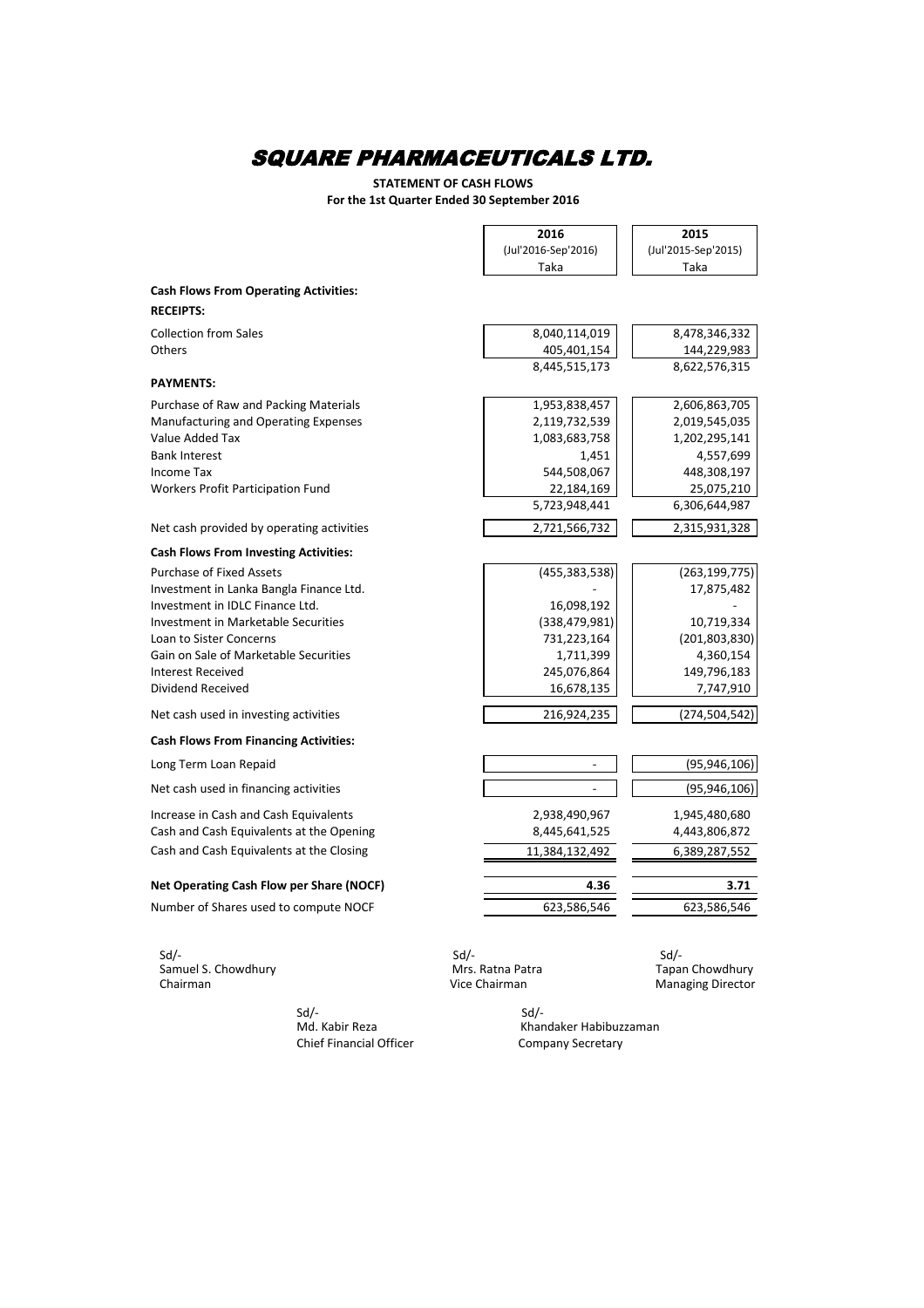**Notes to the Interim Financial Statements For the 1st Quarter Ended September 30, 2016**

#### **Basis of Preparation of the Interim Financial Statements:**

These Financial Statements (They) are the unaudited interim financial statement (here after 'the Interim Financial Statements') of Square Pharmaceuticals Limited and Square Formulations Limited, Companies incorporated in Bangladesh under companies act, for the  $1<sup>st</sup>$  Quarter Ended on September 30, 2016 (here after' the interim period'). They are prepared in accordance with the Bangladesh Accounting Standard (BAS-34) 'Interim Financial Reporting'. These financial statements should read in conjunction with the Annual Financial Statements as of June 30, 2016, as they provide an update of previously reported information.

The accounting policies and presentation used are consistent with those used in the Annual Financials, except where noted below. Where necessary, the comparative figures have been reclassified or extended from the previously reported Interim Financial Statements to take into account any presentational changes made in the Annual Financial Statements or in these Interim Financial Statements.

The preparation of the financial statements requires management to make estimates and assumptions that affect the reported amounts of revenue, expenses, assets, liabilities and disclosure of contingent liabilities at the date of the Interim Financial Statement. If in the future such estimates and assumptions, which are based on management's best judgment at the date of the interim Financial Statements, deviate from the actual circumstances, the original estimates and assumptions will be modified as appropriate in the period in which the circumstances change.

During the period, the company made investments in the form of fixed assets are as follows:

| Land                 | Tk. 70,385,636  |
|----------------------|-----------------|
| <b>Building</b>      | Tk. 69,089,979  |
| Plant & Machinery    | Tk. 211,526,044 |
| Laboratory Equipment | Tk. 4.355.200   |
| Furniture & Fixture  | Tk. 12,710,013  |
| <b>Others</b>        | Tk. 87,316,666  |

We understand that our business is growing every year that means our assets are performing according to intension of procurement and in sum up the discounted future cash flow from the operation of the assets would be positive if we dispose those assets at the date of financial reporting. But presently we have no intension to dispose these assets, so it is not required to record the impairment gain as provisions of BAS-36.

The company operates in industries where significant seasonal or cyclical variations in total sales are not experienced during the reporting period.

Income tax expense is recognized based upon the best estimate of the weighted average income tax are expected for the reporting period.

Deferred Income Tax Expense is raised for the group of Tk. 37,079,249 for the adjustable temporary difference upto September 30, 2016, out of which Tk. 34,005,188 for Square Pharmaceuticals Ltd. and Tk. 3,074,061 for Square Formulations Ltd.